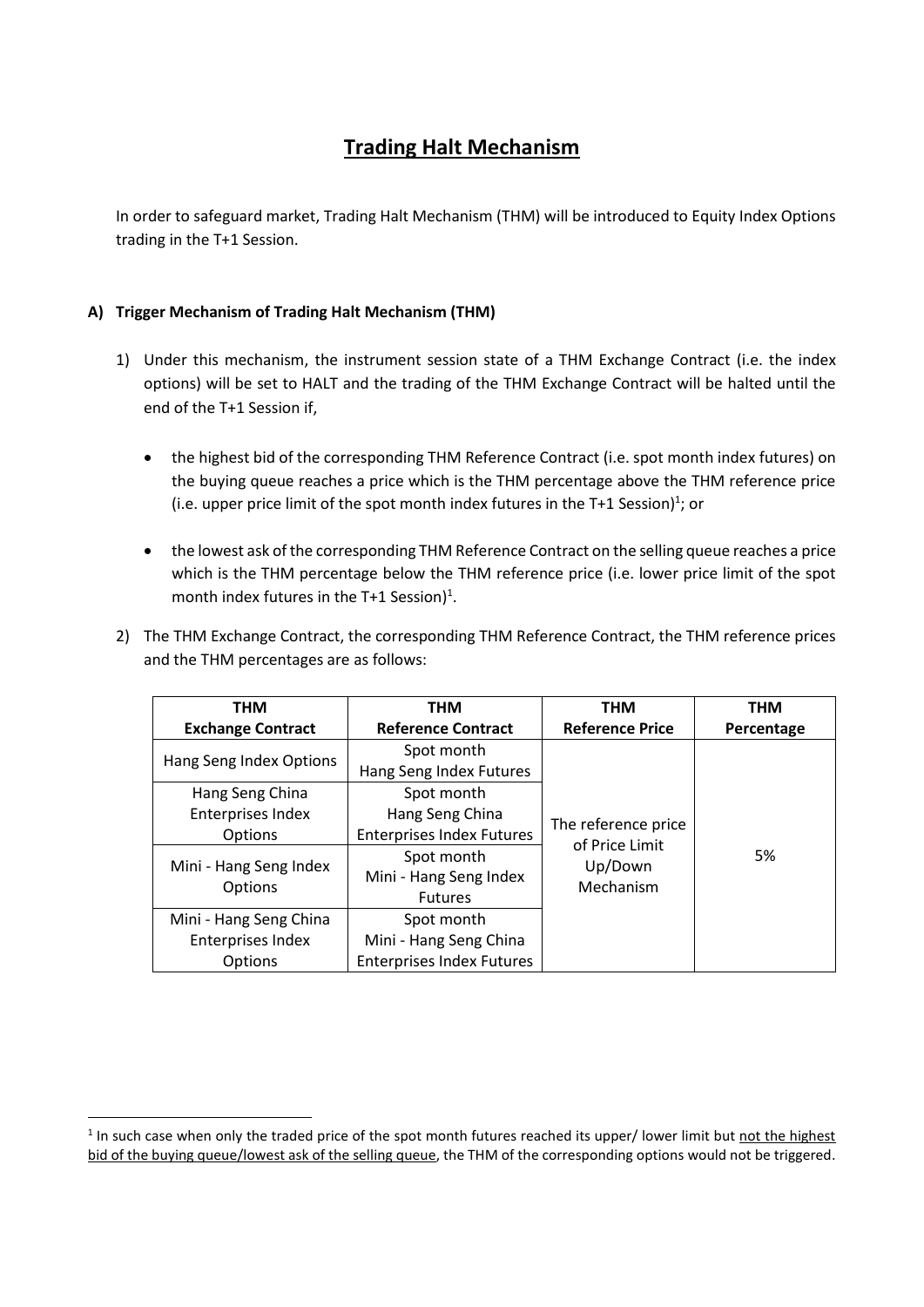#### **B) Order Arrangement during Trading Halt**

- 1) During a trading halt, all orders of the halted THM Exchange Contract will remain in the order book but cannot be matched. Exchange Participants (EPs) may amend or cancel any of their existing orders. Note that amendment of order is confined to the following actions during trading halt:
	- 1. Modification of information in Cust and/or Info fields;
	- 2. Change duration of validity;
	- 3. Decrease quantity.

### **C) Illustration of Triggering THM**

- 1) As an example, when the highest bid of the spot month HSI Futures reaches its upper price limit in the T+1 Session, trading of all HSI Options regardless of strikes or contract expiries will be halted.
- 2) When the lowest ask of the spot month HSI Futures reaches its lower price limit in the T+1 Session, trading of all HSI Options regardless of strikes or contract expiries will be halted.
- 3) Trading of MHI Options will be halted only if the same conditions are met in the spot month MHI Futures.
- 4) Assume the last traded price of the spot months HSI futures is 20,000 in T session. The upper and lower price limits will be as follows:

#### **HSI Spot Month Futures**



5) The following cases illustrate whether the THM will be triggered when the spot month HSI Futures highest bid/ lowest ask moving towards its upper price limit:

| Case 1 |        |  |
|--------|--------|--|
| Bid    | Ask    |  |
| 20,996 | 21,000 |  |

No trading halt will be triggered as the highest bid did not reach the upper price limit.

If there is a market buy order, the traded price of such order will be traded at 21,000. Price limit up/down mechanism of the